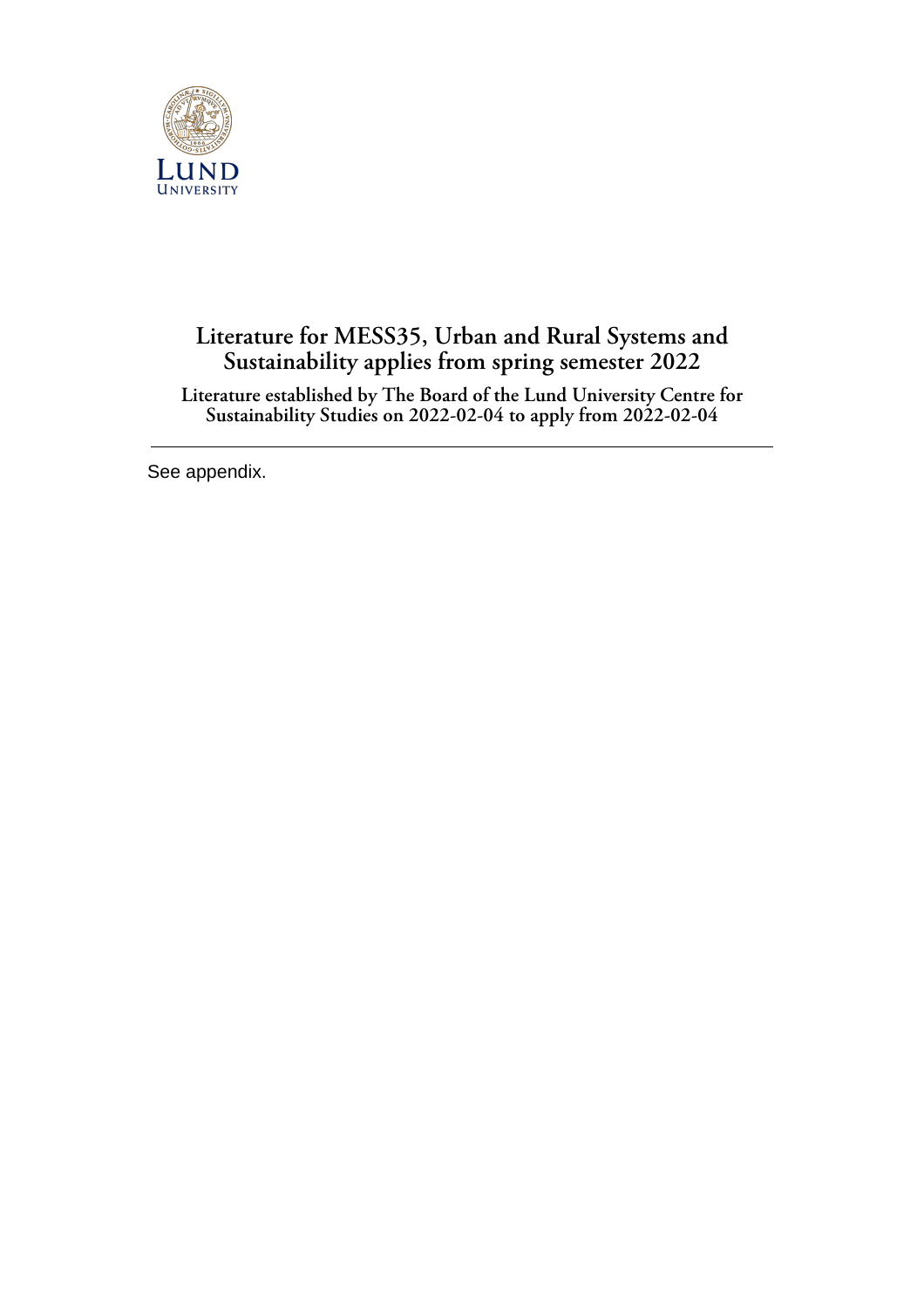## MESS35 LITERATURE LIST

2022-02-04 Dnr STYR 2022/293



Lund University Centre for Sustainability Studies

## **System för hållbarhet i stad och landsbygd, 10 högskolepoäng**

## *Urban and Rural Systems and Sustainability, 10 credits*

MESS35 litteraturlista fastställd av LUCSUS styrelse den 4 februari 2022.

- Agarwal, B. (2014). Food sovereignty, food security and democratic choice: Critical contradictions, difficult conciliations*. Journal of Peasant Studies, 41*(6), 1247-1268. (21 pp)
- Angelidou, M., & Mora, L. (2019). Developing Synergies Between Social Entrepreneurship and Urban Planning: Evidence from Six European Cities. *disP-The Planning Review*, 55(4), 28-45. (17 pp)
- Annez, P. C., & Buckley, R. M. (2009). Urbanization and growth: Setting the context. *Urbanization and growth*, *1*, 1-45. Available at: [https://siteresources.worldbank.org/EXTPREMNET/Resources/4899](https://siteresources.worldbank.org/EXTPREMNET/Resources/489960-1338997241035/Growth_Commission_Vol1_Urbanization_Growth.pdf) [60-](https://siteresources.worldbank.org/EXTPREMNET/Resources/489960-1338997241035/Growth_Commission_Vol1_Urbanization_Growth.pdf)

[1338997241035/Growth\\_Commission\\_Vol1\\_Urbanization\\_Growth.](https://siteresources.worldbank.org/EXTPREMNET/Resources/489960-1338997241035/Growth_Commission_Vol1_Urbanization_Growth.pdf) [pdf](https://siteresources.worldbank.org/EXTPREMNET/Resources/489960-1338997241035/Growth_Commission_Vol1_Urbanization_Growth.pdf) (44 pp)

- Arneth, A., Olsson, L., Cowie, A., Erb, K. H., Hurlbert, M., Kurz, W. A., ... & Rounsevell, M. D. (2021). Restoring degraded lands. Annual Review of Environment and Resources, 46, 569-599. (29 pp)
- Berdegué, J. A., Carriazo, F., Jara, B., Modrego, F., & Soloaga, I. (2015). Cities, territories, and inclusive growth: Unraveling urban– rural linkages in Chile, Colombia, and Mexico. *World Development*, 73, 56-71. (15 pp)
- Berg, Anna (2010). *Reindeer Herding and Modern Forestry – the Historical Impacts on Forests of Two Main Land Users in Northern Sweden. Faculty of Forest Sciences*, Department of Forest Ecology and Management Umeå. PhD thesis. [https://pub.epsilon.slu.se/2290/1/Berg\\_A\\_100510.pdf](https://pub.epsilon.slu.se/2290/1/Berg_A_100510.pdf) (selected pages, 20 pp).
- Bettini, G., Nash, S. L., & Gioli, G.  $(2017)$ . One step forward, two steps back? The fading contours of (in) justice in competing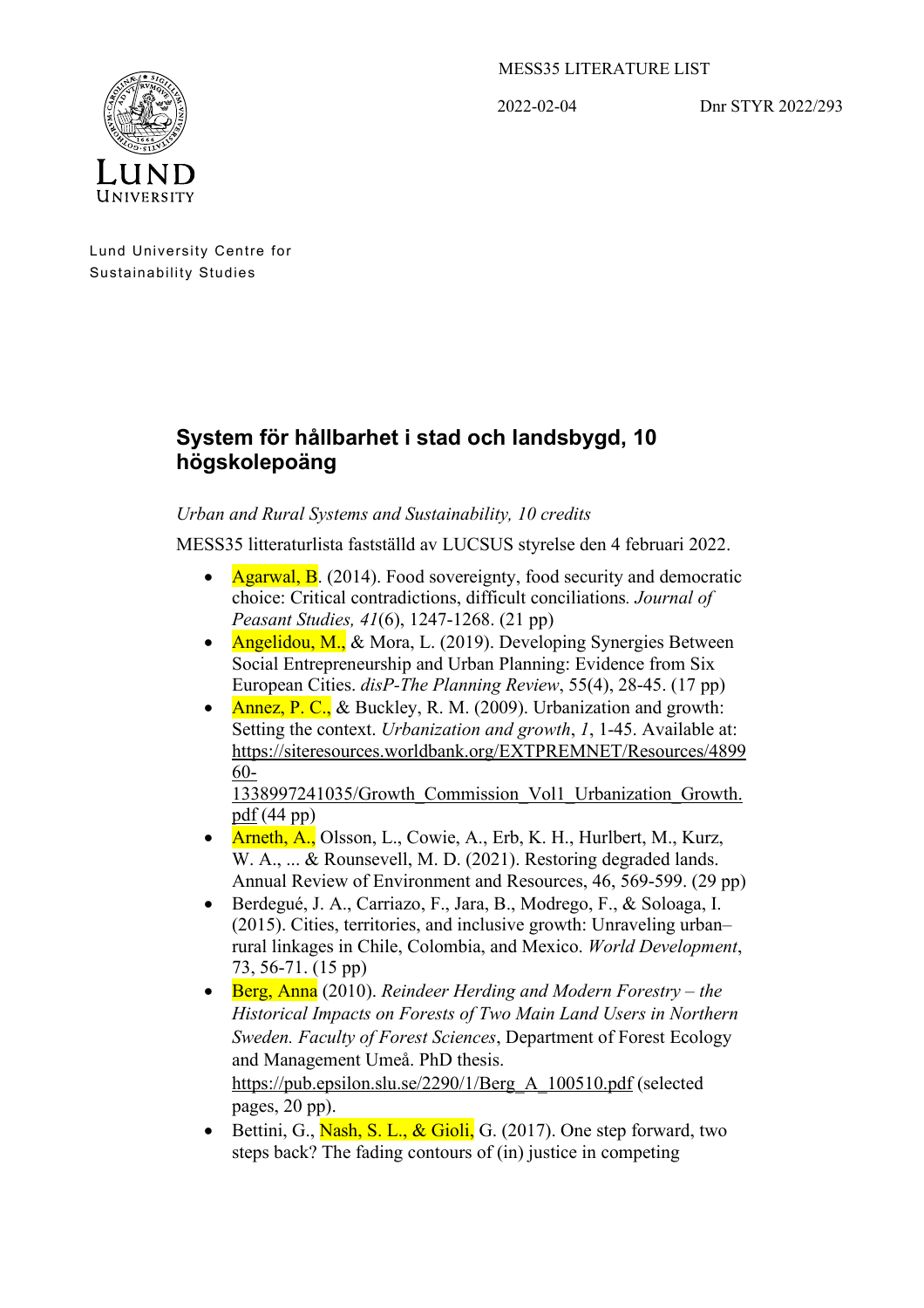discourses on climate migration. *The Geographical Journal, 183*(4), 348-358 (10 pp)

- Boyd, E., Chaffin, B. C., Dorkenoo, K., Jackson, G., Harrington, L., N'guetta, A., ... & Stuart-Smith, R. (2021). Loss and damage from climate change: A new climate justice agenda. *One Earth*, 4(10), 1365-1370 (5pp)
- Brenner, N. (2013) Theses on Urbanization. *Public Culture, 25*: 1 (85-114) (30 pp)
- Caprotti, F., Cowley, R., Datta,  $A_{.}, B_{.}$  N.C., Gao, E., Georgeson, L., ... & Joss, S. (2017). The New Urban Agenda: key opportunities and challenges for policy and practice. *Urban research & practice*, 10(3), 367-378. (11 pp)
- Chakraborty, T., Hsu, A., Manya, D., & Sheriff, G. (2019). Disproportionately higher exposure to urban heat in lower-income neighborhoods: a multi-city perspective. *Environmental Research Letters*, 14(10), 105003. (10 pp)
- Ciplet, D. 2017. Subverting the status quo? Climate debt, vulnerability and counter-hegemonic frame integration in United Nations climate politics – a framework for analysis. *Review of International Political Economy*, 24(6), 1052-1075. (23 pp)
- Cumbers, A., Shaw, D., Crossan, J., & McMaster, R. (2018). The work of community gardens: Reclaiming place for community in the city. *Work, employment and society*, 32(1), 133-149. (pp13)
- Dasgupta, P, Morton, J.F. Dodman, D. ... and Vincent, K.E.  $(2014)$ Rural areas. In: Climate Change 2014: Impacts, Adaptation, and Vulnerability. Part A: Global and Sectoral Aspects. Contribution of Working Group II to the Fifth Assessment Report of the Intergovernmental Panel on Climate Change. Available at: [https://www.ipcc.ch/site/assets/uploads/2018/02/WGIIAR5-](https://www.ipcc.ch/site/assets/uploads/2018/02/WGIIAR5-Chap9_FINAL.pdf) Chap9 FINAL.pdf (45 pp)
- De Haan, L. J. (2012) The livelihood approach: A critical exploration. *Erdkunde* 66(4), 345-357 (13 pp)
- de Olde, C., & Oosterlynck, S. (2021). 'The countryside starts here': How the urban-rural divide continues to matter in post-urban Flanders. *European Urban and Regional Studies*, 09697764211043448. (16 pp)
- Eklund, L., Abdi, A., & Islar, M. (2017). From producers to consumers: the challenges and opportunities of agricultural development in Iraqi Kurdistan. *Land*, 6(2), 44. (12 pp)
- Eklund, L., Degerald, M., Brandt, M., Prishchepov, A. V. & Pilesjö, P. (2017) How conflict affects land use: agricultural activity in areas seized by the Islamic State. *Environ. Res. Lett.* 12(5), 054004. (10 pp)
- Foley, J. A., Ramankutty, N., Brauman, K. A., Cassidy, E. S., Gerber, J. S., Johnston, M., ... & Zaks, D. P. (2011). Solutions for a cultivated planet. *Nature*, 478(7369), 337-342. (5 pp)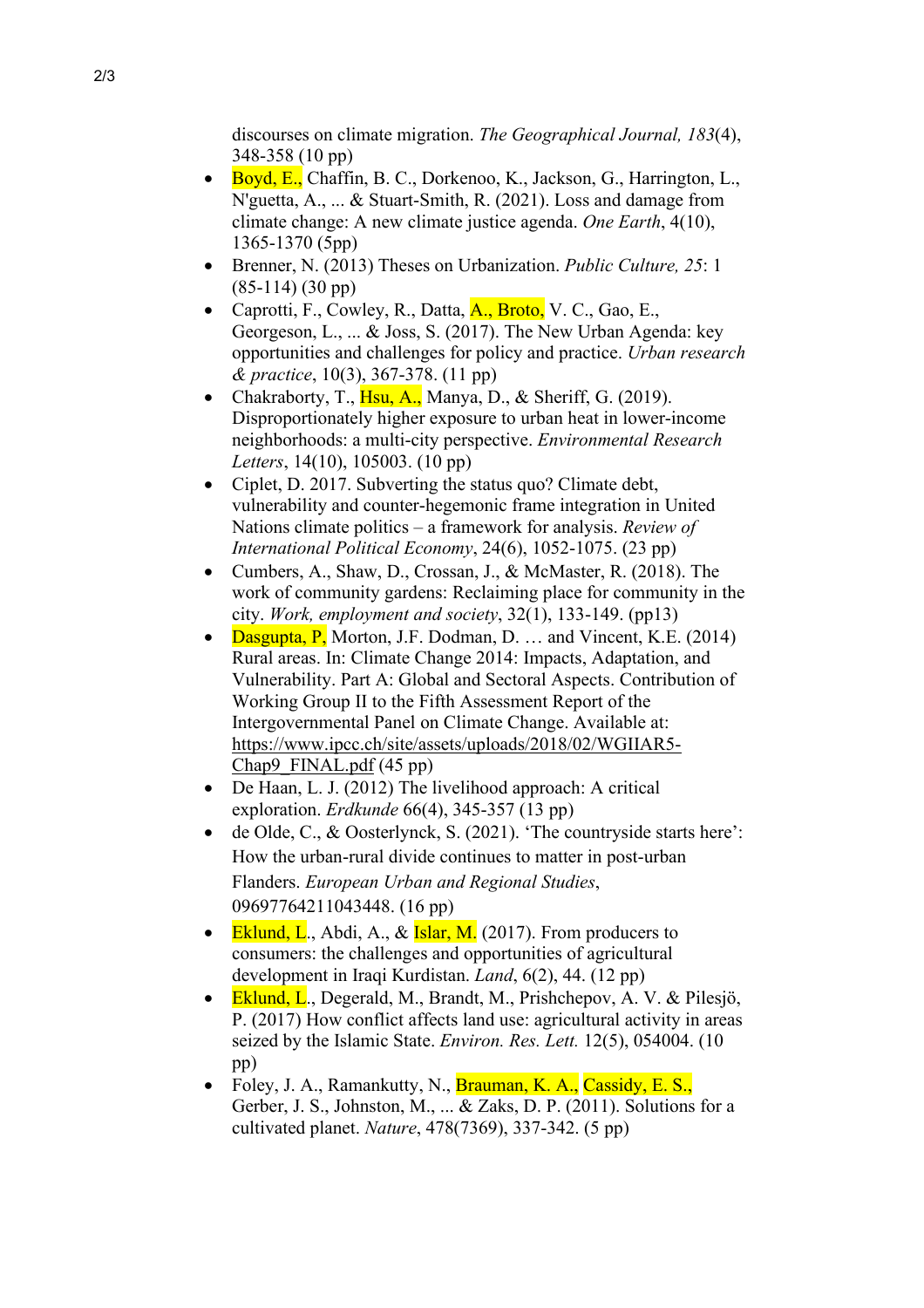- Foley, J. A.,  $\overline{\text{Defries}}, \overline{\text{R}}$ ., Asner, G. P., Barford, C., Bonan, G., Carpenter, S. R., ... & Snyder, P. K. (2005). Global consequences of land use. *Science*, 309(5734), 570-574. (5pp)
- Heynen, N,  $Kaika$ , M. and Swyngedouw, E. (2006) Urban political ecology: Politicizing the production of urban natures. In: Heynen N, et al. (eds) *In the Nature of Cities*. Abingdon: Routledge, pp. 1–20 (20 pp) Available as pdf.
- Heywood I, Cornelius, S., and Carver, S., (2011). *An Introduction to Geographical Information systems*, Pearson Education, Fourth edition. (Available as e-book at LU library) ISBN-13: 978- 0273722595, ISBN-10: 027372259X (Chapter 1-3) (105 pp)
- Hausknost, D., Schriefl, E., Lauk, C. & Kalt, G. (2017). A Transition to Which Bioeconomy? An Exploration of Diverging Techno-Political Choices. *Sustainability*, 9, 669. (22 pp)
- Hossain, M. F., Huq, S., & Khan, M. R. (2021). The intractability of loss and damage issues in climate negotiations. *Soundings*, 78(78), 38-49. (11 pp)
- Jonsson, B. G., Svensson, J., Mikusiński, G., Manton, M., & Angelstam, P. (2019). European Union's last intact forest landscapes are at a value chain crossroad between multiple use and intensified wood production. *Forests*, 10(7), 564. (21 pp)
- Koglin, T., & Pettersson, F. (2017). Changes, problems, and challenges in Swedish spatial planning—An analysis of power dynamics. *Sustainability*, 9(10), 1836. (14 pp)
- Kopljar, S. (2020). Big Science, Ethics, and the Scalar Effects of Urban Planning. *Urban Planning*, 5, (4): 217–226 (9 pp)
- Kugler, T. A. et al.  $(2019)$  People and Pixels 20 years later: the current data landscape and research trends blending population and environmental data. *Population and Environment* 41, 209–234. (25 pp)
- Leach, M., Nisbett, N., Cabral, L., Harris, J., Hossain, N., & Thompson, J. (2020). Food politics and development. *World Development,* 134, 105024. (19 pp)
- Le Heron, R. (2009). "Food and agriculture in a globalising world". In: Castree, N. Demeritt, D. Liverman, D. and Rhoads, B., (eds*), Companion to environmental geography*, Oxford: Blackwell, 552- 66. Available as e-book through the LU Library (14 pp)
- Lindahl, K. B., Sténs, A., Sandström, C., Johansson, J., Lidskog, R., Ranius, T., & Roberge, J. M. (2017). The Swedish forestry model: More of everything?. *Forest Policy and Economics*, *77*, 44-55. (11 pp)
- Mahadevia, D., Bhatia, N., & Bhatt, B. (2018). Private sector in affordable housing? Case of slum rehabilitation scheme in Ahmedabad, India. *Environment and Urbanization* ASIA, 9(1), 1- 17. (16 pp)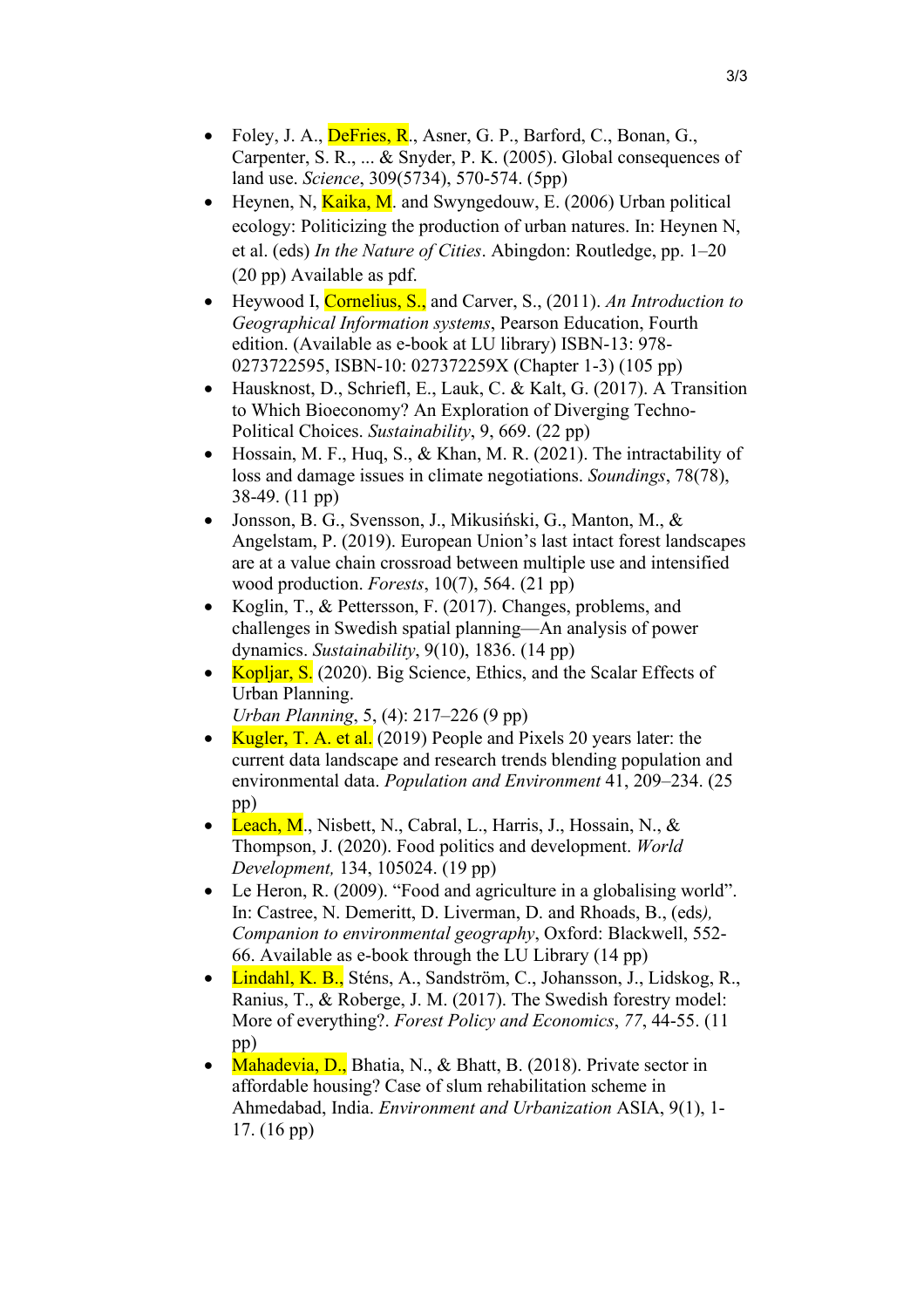- Marsden, T., Banks, J., Renting, H., & Van Der Ploeg, J. D. (2001). The road towards sustainable rural development: issues of theory, policy and research practice. *Journal of Environmental Policy & Planning*, 3(2), 75-83. (9pp)
- Massey, D. S., Arango, J., Hugo, G., Kouaouci, A., Pellegrino, A., & Taylor, J. E. (1993). Theories of international migration: A review and appraisal. *Population and development review*, 431-466 (35 pp)
- Meyfroidt, P., Chowdhury, R. R., de Bremond, A., Ellis, E. C., Erb, K. H., Filatova, T., ... & Verburg, P. H. (2018). Middle-range theories of land system change. *Global environmental change*, 53, 52-67. (14 pp)
- Naumann, M., & Rudolph, D. (2020). Conceptualizing rural energy transitions: Energizing rural studies, ruralizing energy research. *Journal of Rural Studies*, 73, 97-104. (7pp)
- Mirzabaev, A., Olsson, L., Bezner Kerr, R., Pradhan, P., Guadalupe Rivera Ferre, M. & Lotze-Campen. H. (2021) *Climate Change and Food Systems*. Food Systems Summit Brief Prepared by Research Partners of the Scientific Group for the Food Systems Summit, May 2021. [https://sc-fss2021.org/wp](https://sc-fss2021.org/wp-content/uploads/2021/05/FSS_Brief_Climate_Change_and_Food_Systems.pdf)[content/uploads/2021/05/FSS\\_Brief\\_Climate\\_Change\\_and\\_Food\\_Sy](https://sc-fss2021.org/wp-content/uploads/2021/05/FSS_Brief_Climate_Change_and_Food_Systems.pdf) [stems.pdf](https://sc-fss2021.org/wp-content/uploads/2021/05/FSS_Brief_Climate_Change_and_Food_Systems.pdf) (19 pp)
- Nastar, M. (2020). Message Sent, Now What? A Critical Analysis of the Heat Action Plan in Ahmedabad, India. *Urban Science*, 4(4), 53. (16 pp)
- Nawrotzki, R. J., DeWaard, J., Bakhtsiyarava, M., & Ha, J. T. (2017). Climate shocks and rural-urban migration in Mexico: exploring nonlinearities and thresholds. *Climatic change, 140*(2), 243-258. (15 pp)
- Olsson, L. (2021). Politics of Soils and Agriculture in a Warming World. In *Regenerative Agriculture* (pp. 21-30). Springer, Cham. (Available as e-book through the LU Library) (9 pp)
- Olsson, L. & Jerneck, A. "Social fields and natural systems." Ecology and Society 23.3 (2018) (18 pp)
- Olsson, L. (2017). Climate migration and conflicts: A self-fulfilling prophecy? In D. Manou, A. Baldwin, D. Cubie, A. Mihr, & T. Thorp (Eds.), *Climate Change, Migration and Human Rights: Law and Policy Perspectives.* (pp. 117-128). Milton Park, Abingdon, UK: Routledge. (11 pp)
- Orum, A. (2005). Urbanization. In G. Ritzer (Ed.), *Encyclopedia of social theory* (Vol. 1, pp. 853-858). Thousand Oaks, CA: SAGE Publications. (5 pp) Available at: <http://sk.sagepub.com/reference/socialtheory/n318.xml>
- Peck, J., & Theodore, N. (2015). *Fast policy: Experimental statecraft at the thresholds of neoliberalism*. U of Minnesota Press. Chapter 1, Geographies of Policy (26 pp)
- Perreault, T. (2009). Environment and development. In: Castree, N. Demeritt, D. Liverman, D. and Rhoads, B., editors, *Companion to*